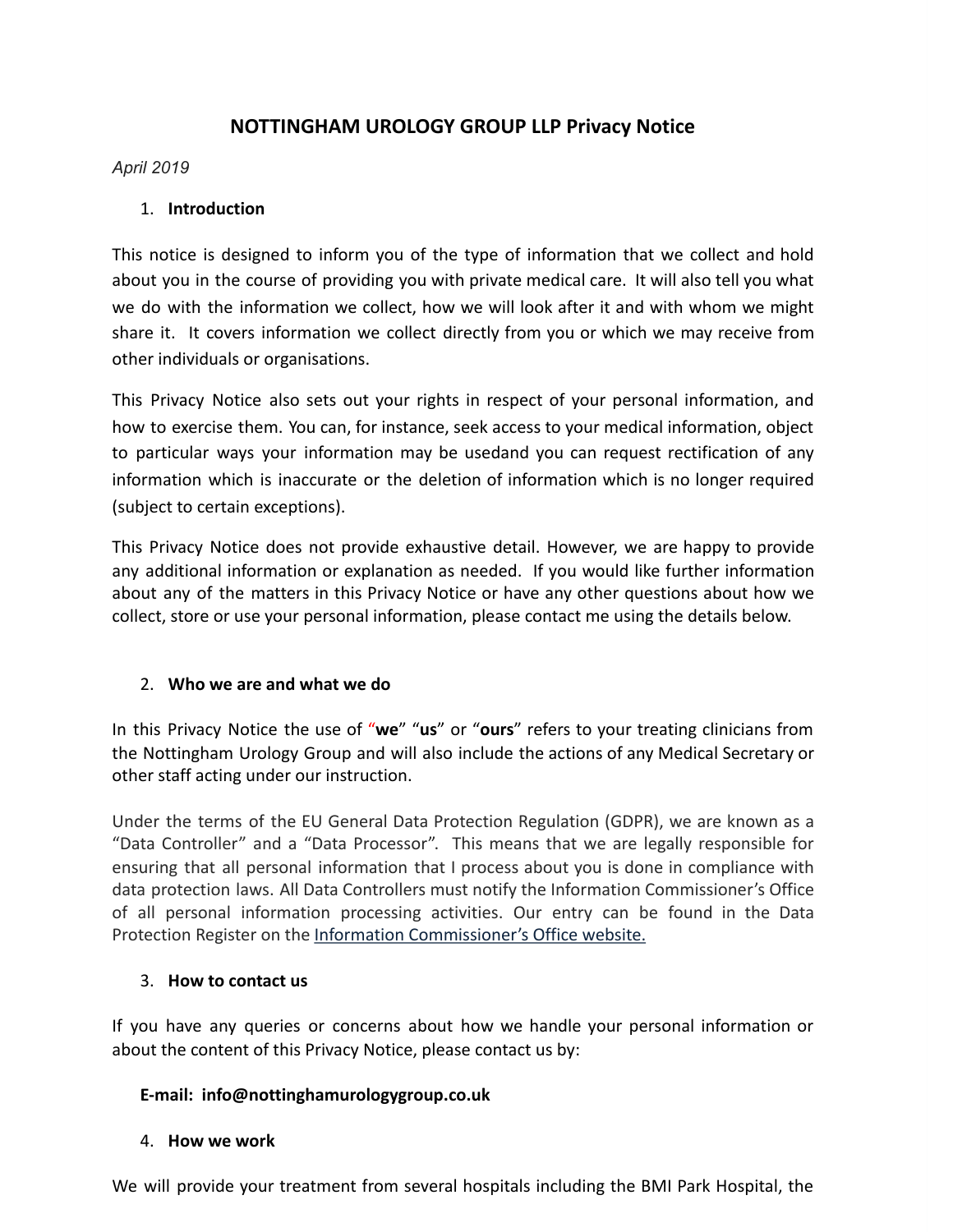Nottingham Woodthorpe Hospital, the Spire Nottingham Hospital, the Nottingham Treatment Centre and Nottingham University Hospitals and consequently, there may be occasions when it is necessary for all these o also process your personal data (for example, when admitting you to the hospital for treatment or when arranging nursing or additional care and treatment). Your information will only be processed as required by the Data Protection laws of the UK. Where this does become necessary, the hospital/treatment centre will become a joint Data Controller in respect of your personal information and they will provide you with a copy of their own Privacy Notice at that point, which sets out how they will manage your personal information.

## 5. Personal Information we hold about you

When we refer to "personal data" in this policy, this refers to information that can or has the potential to identify you as an individual. When we refer to 'processing' your personal information, this covers any use of your personal information, including but not limited to accessing, storing and disseminating information. We may also use "special categories of personal information" about you, which could include information relating to your physical and mental health.

When you request treatment from us and become our patient, the **personal information** we may then need to hold about you may include the following:

- Name
- Contact details, such as postal address, email address and telephone numbers
- Financial information, such as credit card details used to pay us
- Occupation
- NHS Number
- Family details including next of kin
- GP and referral details
- Visual images, for example CCTV images as part of building security
- Responses to surveys or questionnaires
- Correspondence relating to a complaint or claim
- Your specific information requirements

**Special categories of information** relating to your medical treatment must be handled even more sensitively than your personal information. The special categories of personal information we may hold and process about you may include the following:

- Details of your current or former physical or mental health. This may include information about any healthcare you have received (both from me directly and other healthcare providers such as your GP or hospitals (private and/or NHS)) and details of medicines previously and currently taken.
- Details of other services you have received from me
- Details of your lifestyle and social circumstances
- Details of your nationality, race and/or ethnicity
- Details of your religion
- Details of any genetic data or biometric data relating to you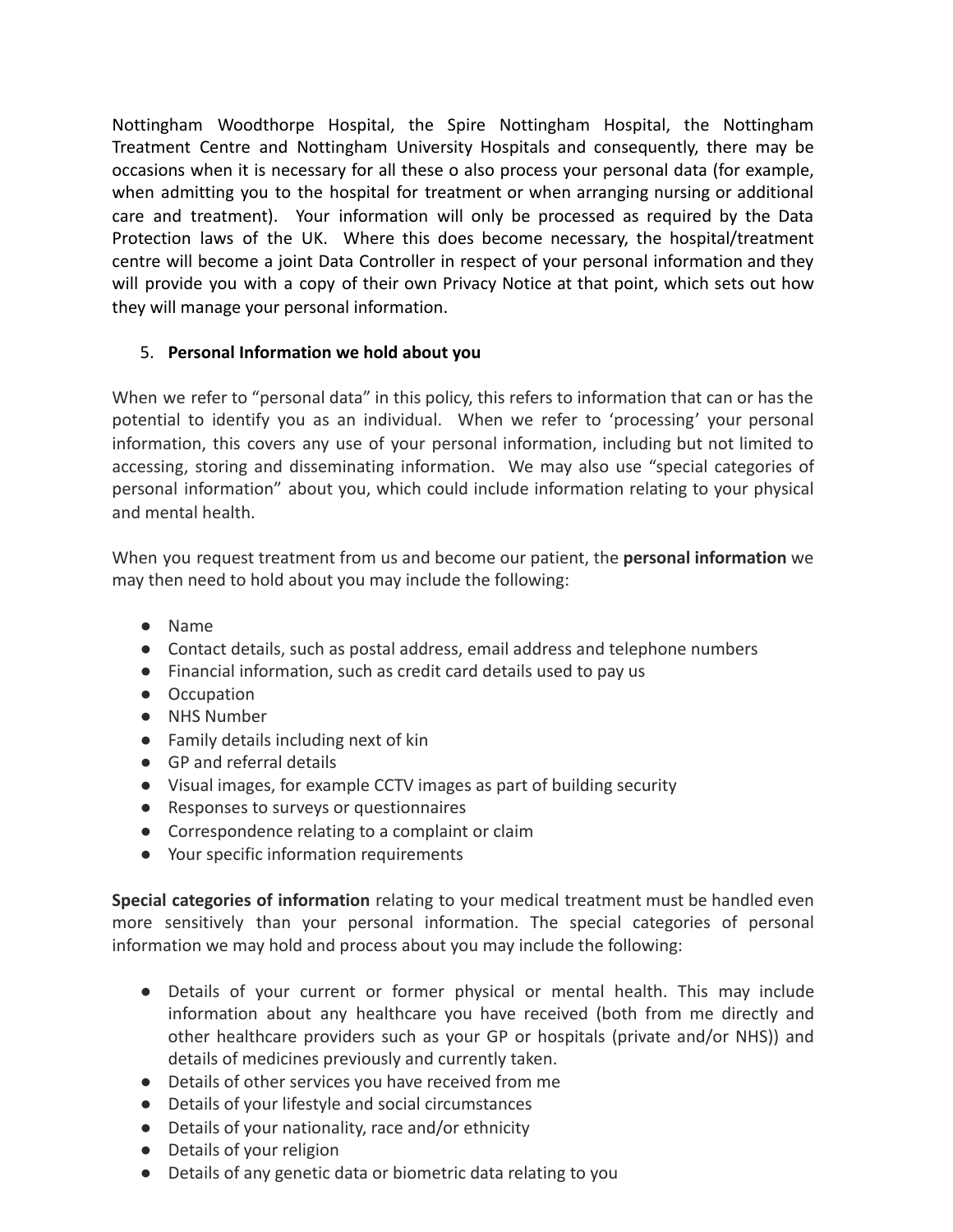● Data concerning your sex life and/or sexual orientation.

### 6. How we collect your information

There are a number of ways in which we may collect your personal information. It may be collected directly from you when:

- You enter into a contract with us for the provision of healthcare services
- You use those services
- You correspond with us by letter, email, telephone or social media
- You complete enquiry forms on our websites.

In order to provide you with the best treatment possible, we may need to collect your medical records including information about any diagnosis, clinic and hospital visits and medicines administered. This information may be provided by other individuals and organisations, including:

- GPs
- Hospitals, both NHS and private
- Commissioners of healthcare services
- Other Private providers of healthcare (including their medical secretaries).

Information about you may also be provided to us from other sources as relevant to your treatment. These third parties may include:

- Your insurance policy provider
- Your current or former employer
- Your family
- External medical experts
- NHS health service bodies
- Credit reference agencies
- Debt collection agencies
- Government agencies, including the Ministry of Defence, the Home Officeand HMRC.

### **7.** How we will protect your privacy

We are committed to protecting your privacy and will only process personal information in accordance with the EU General Data Protection Regulation, the Human Rights Act 1998 and the common law duty of confidentiality.

All information that we hold about you will be held securely and confidentially. I use clear administrative and technical controls to do this. All of our Consultants as well as any staff working for us have undertaken appropriate levels of Information Governance training to ensure that we have the correct skills and understanding to look after any information you provide to the highest standards of confidentiality and security. Additionally, all staff at the hospitals and clinics we work with, any contractors and committee members receive appropriate and on-going training to ensure they are aware of their personal responsibilities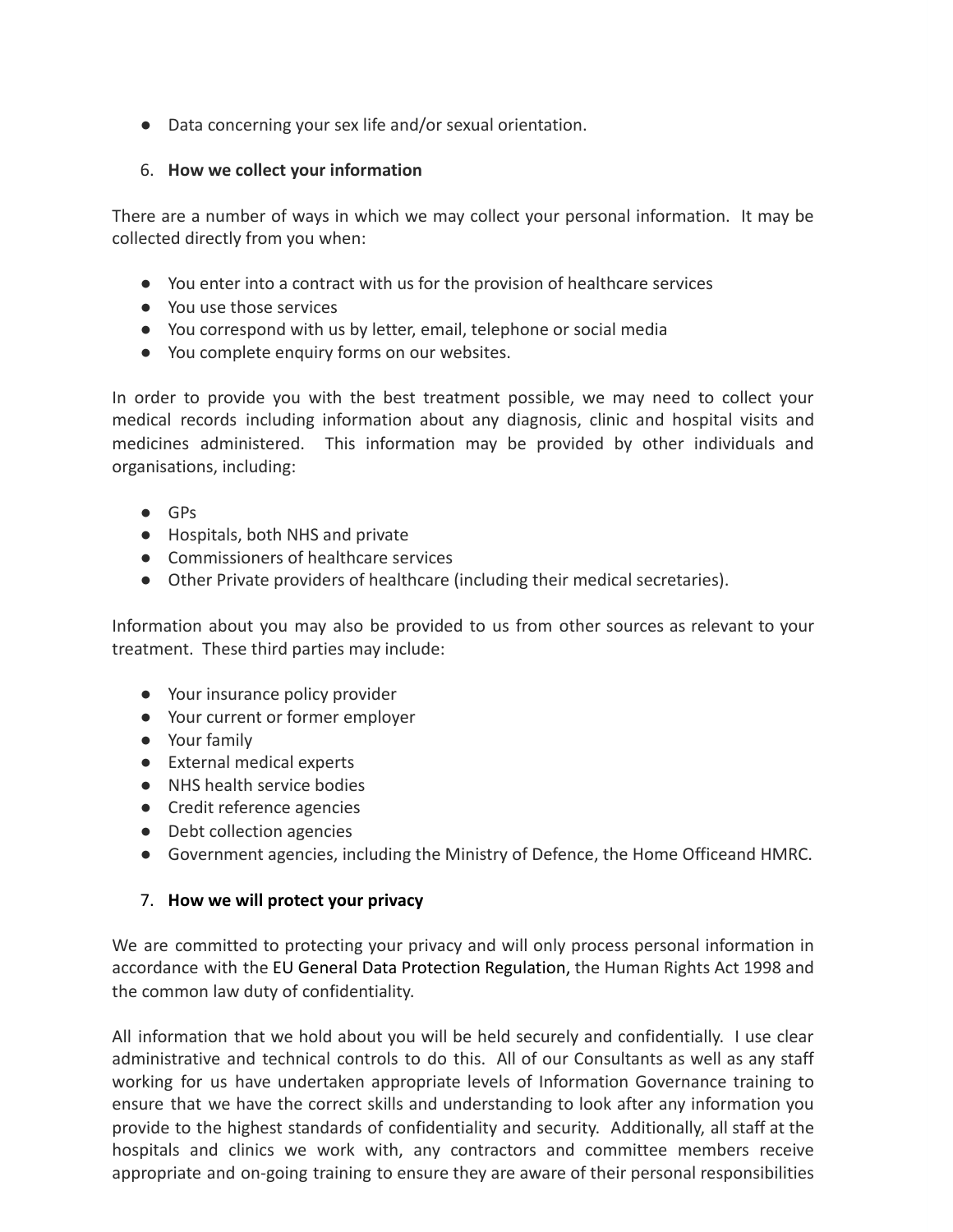and have contractual obligations to uphold confidentiality, enforceable through disciplinary procedures.

We will only ever use the minimum amount of information necessary about you to provide you with treatment and healthcare. Wherever possible, we will use information that does not directly identify you, however, where it is necessary for usto know or use personal information about you, we will only do this where wehave an appropriate legal justification for doing so.

Where our staff or the staff of our hospitals or clinics need to access your clinical record (for example, our secretary will need to see your record in the process of typing up correspondence or where medical queries are being followed up) they will only access the necessary information and will follow the strictest rules of confidentiality and data protection. Our medical secretaries are required to sign a confidentiality agreement and are bound by their contract of employment which does not allow them to disclose any information about your health care to anyone unless it is with another clinical team for the purpose of your health care.

We will not divulge your record to any other patients or family members, except in the case of children under 12, where applicable, unless you give us permission to do so. Some patients do prefer a family member or friend to act on their behalf. If you wish for someone else to act on your behalf please let us know and we will make arrangements with you for this to take place. You can withdraw this consent at any time but you must let us know immediately if you no longer wish for us to discuss your health with the nominated person.

### 8. How we will communicate with you

We need to communicate with you in order to provide you with healthcare services. We may contact you by telephone, SMS, email, and/or post.

In order to provide you with timely updates and reminders in relation to your healthcare, we may communicate with you by telephone, SMS and/or email (where you have provided us with your telephone number and/or email address).

To provide you with your medical information (including test results and other clinical updates) and/or invoicing information, we may communicate with you by email where you have provided your email address and where you have agreed to this form of communication for medical matters.

If you have stated a preference to be communicated with about your health care or treatment via a particular method, we will not be relying on your consent to process your data in this way. As set out in Schedule 1 below, the processing of your personal data for these purposes is justified on the basis that it is necessary to fulfill our contract with you for the provision of healthcare services.

#### **9. Surveys and Marketing**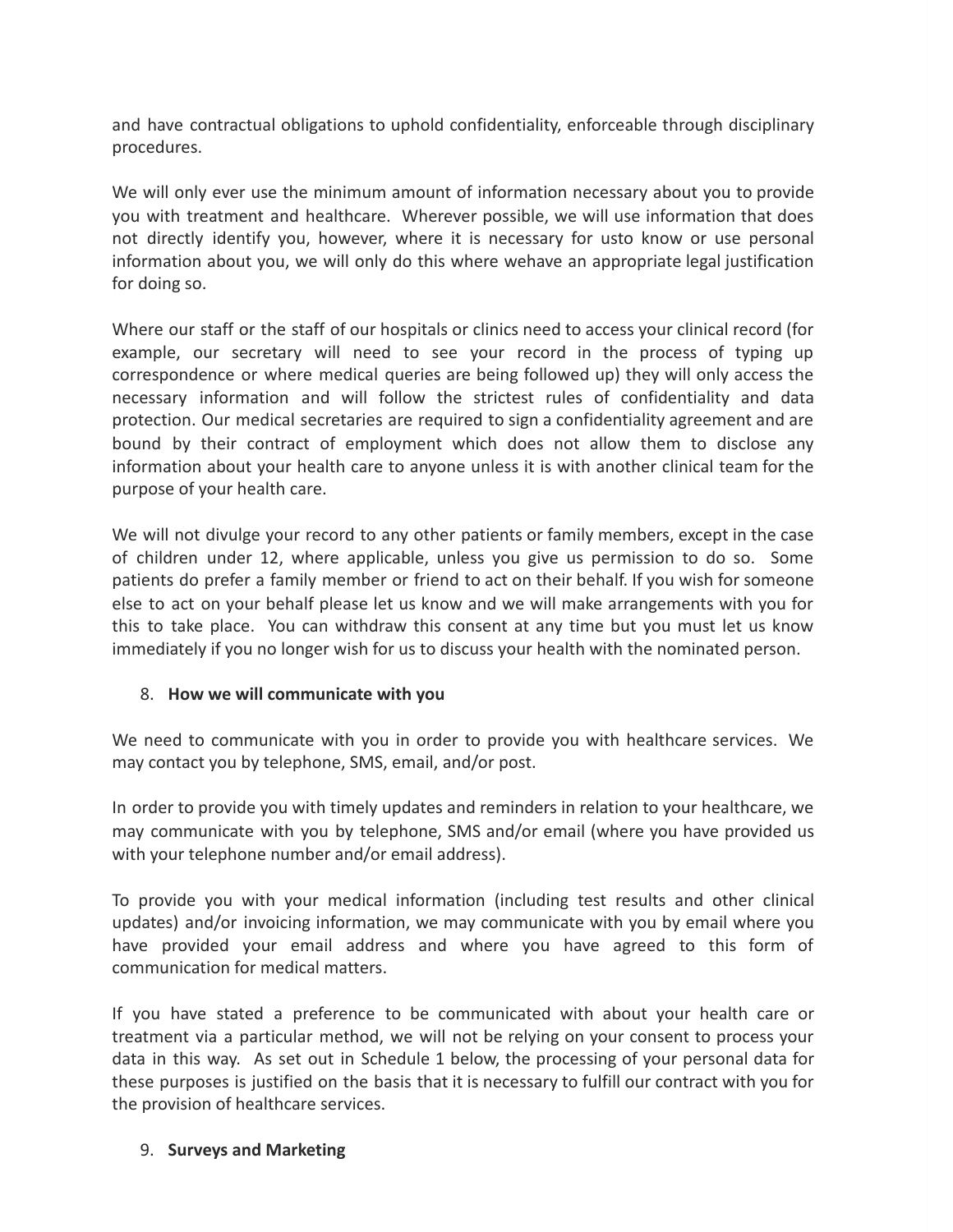Where you provide us with your mobile number or your email address we may use one or both of these to contact you regarding patient surveys (which we may conduct or which may be undertaken by any professional bodies of which I am a member, for example The British Association of Urological Surgeons, for the purpose of improving our service and monitoring patient outcomes. We will only contact you in this way if you have provided your consent for us to do so. You have a right to decide not to consent to such contact and it will not affect your care should you choose to do so. You will be able to unsubscribe from receiving such requests at any time without having to give a reason.

#### 10. With whom we share your information

In certain situations, we may share data about relevant aspects of your healthcare record within other clinicians or with third parties such as the hospitals and clinics where we work and/or your Medical Insurance Provider.

Specifically, we may disclose your information to the third parties listed below for the purposes described in Schedule 1 of this Privacy Notice. They may include:

- A doctor, nurse or any other healthcare professional involved in your treatment
- Other members of staff involved in the delivery of your care, such as receptionists and porters
- Emergency contacts, for example your next of kin or carer
- NHS organisations
- Other private sector healthcare providers
- Your GP
- Another private provider of medical care or treatment to you (including their medical secretaries)
- Third parties who assist in the administration of your healthcare, such as insurance companies
- The Private Healthcare Information Network (See Schedule 1 for more details on this)
- National and other professional research and audit programmes, as detailed in Schedule 1
- Government bodies, including the Ministry of Defence, the Home Office and HMRC
- Regulators of healthcare such as the Care Quality Commission
- The police and other third parties where reasonably necessary for the prevention or detection of crime
- My insurers
- Debt collection agencies
- Credit referencing agencies
- Anythird party services providers such as IT suppliers
- Selected third parties in connection with any sale, transfer or disposal of my business
- Anyone else with whom you ask us to communicate.

We may communicate with these third parties in a variety of ways including, but not limited to,email, post, fax and telephone.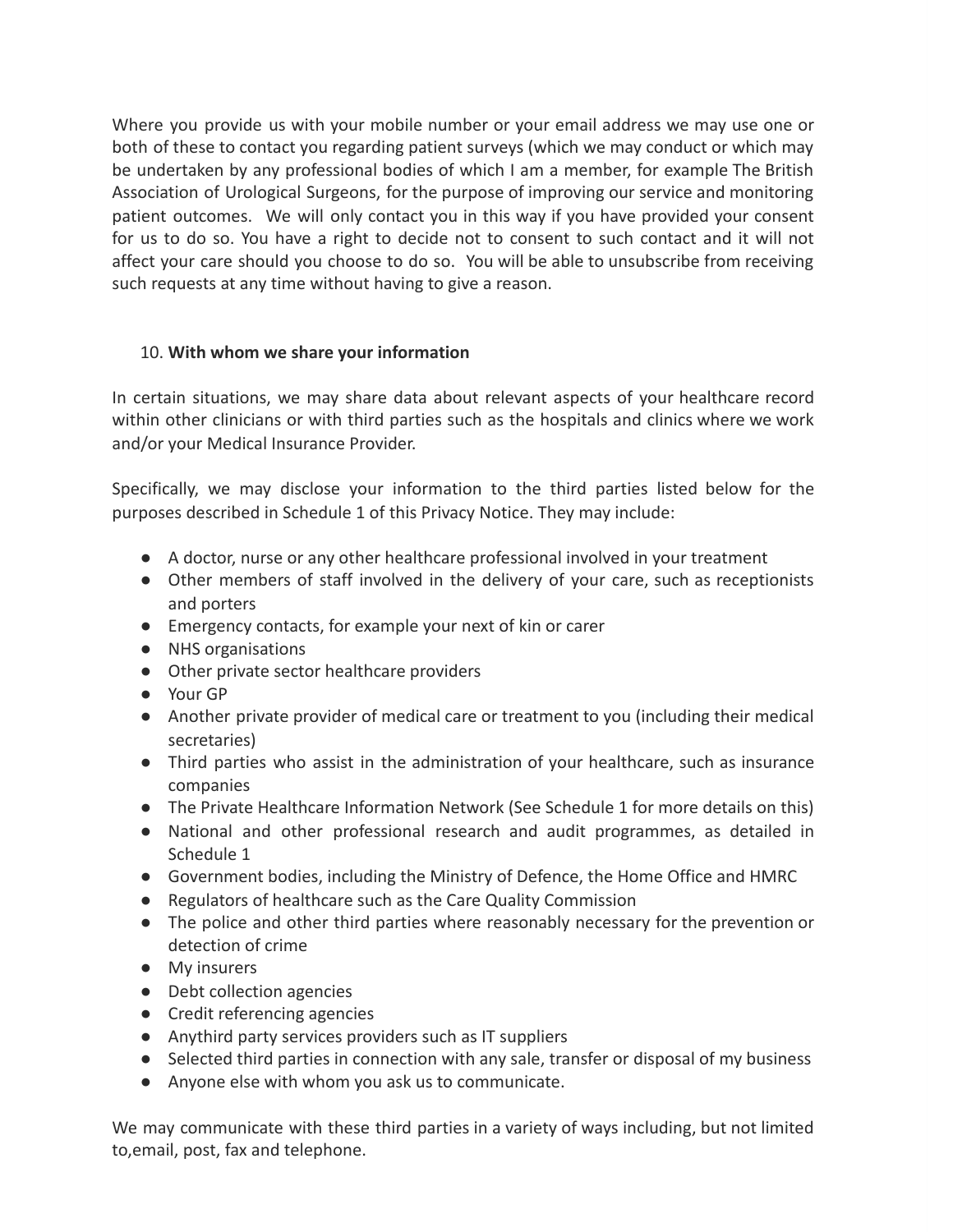In order to help us run an efficient and cost effective business, we engage certain third party companies to help me manage certain business functionssuch as billing for treatments (we use a company called MedServ). We will only share your information with these companies under the strictest data protection arrangements. If you would like further information regarding these third party companies, please contact us as outlined in Section 3.

We will not otherwise share, sell or distribute any of your personal information to any third party without your consent, unless required by law. Data collected will not be sent to countries where the laws do not protect your privacy to the same extent as the law in the UK, unless rigorous checks on the security and confidentiality of that data are carried out in line with the requirements of the EU General Data Protection Act.

You may wish us to share health information held about you with others for purposes other than your care. This could include with insurance companies, a medical report for a mortgage, life insurance, for immigration purposes, with a solicitor representing you in a personal injury claim.In such cases this will only be done with your signed and explicit consent. Wewill only share the minimum agreed information.

#### 11. **International data transfers**

We (or third parties acting on our behalf) may store or process information that we collect aboutyou in countries outside the European Economic Area ("EEA"). Under the EU General Data Protection Regulation (GDPR), companies transferring information outside of the EEA must ensure that such transfers are subject to appropriate safeguards to ensure an adequate level of data protection. Where I make a transfer of your personal information to a country outside the EEA, we will take the required steps to ensure that your personal information is protected.

We may transfer your personal data outside of the EEA to the following specific types of third party:

- Medical administration services
- Suppliers of medical devices / bespoke prostheses etc?

Where we do use such organisations, we have undertaken a privacy impact assessment to ensure this process is safe and meets data protection requirements under the relevant laws.

If you would like further information regarding the steps we take to safeguard your personal information, please contact me outlined in Section 3.

### 12. How long I will keep your personal information

We will only keep your personal information for as long as reasonably necessary to undertake your care and to comply with my legal and regulatory obligations. We have therefore made the decision that we will keep your data for 30 years. If you would like further information regarding the periods for which your personal information will be stored, please contact us as outlined in Section 3.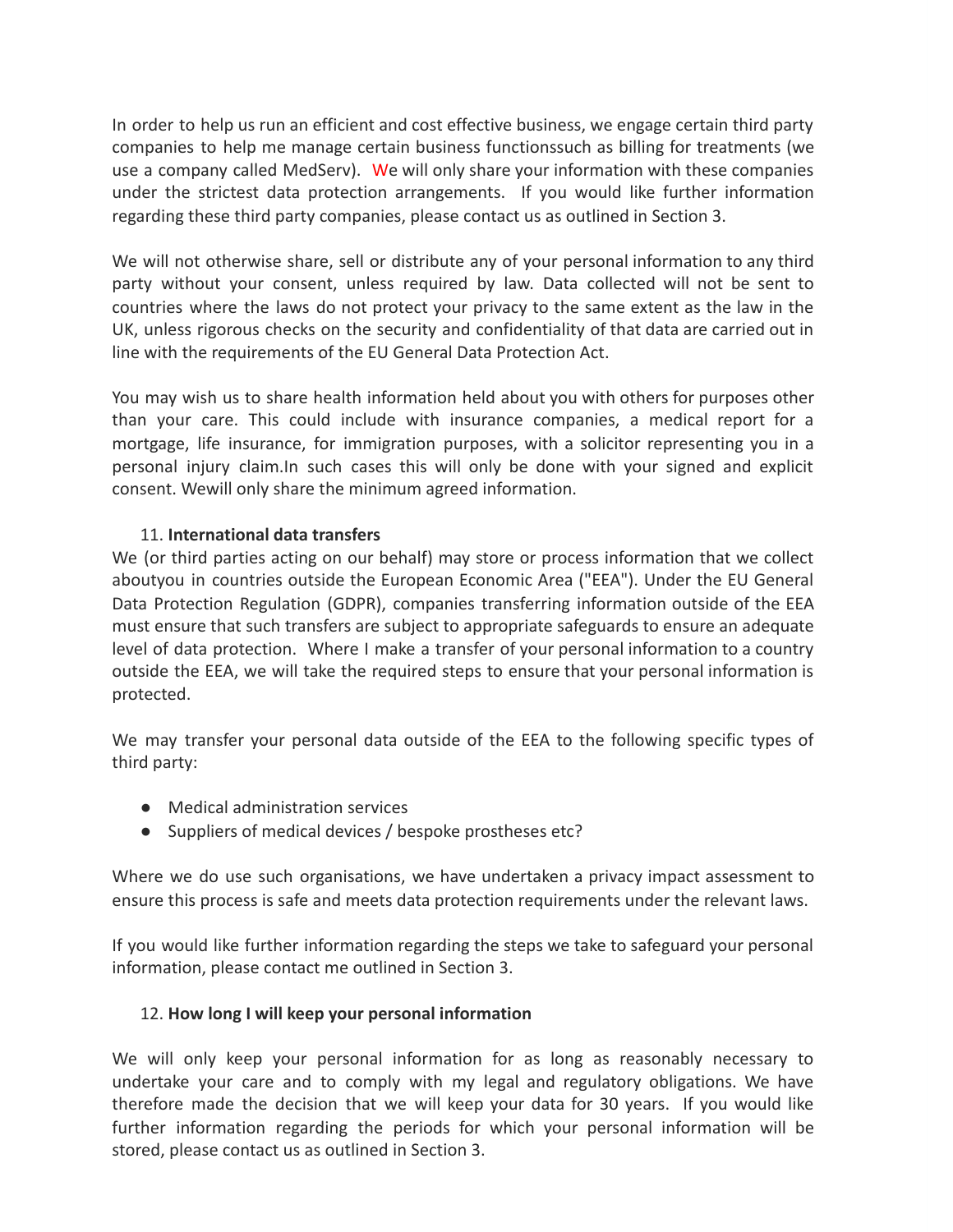### 13. For what purposes we will use your information

We may 'process' your information for a number of different purposes. The law requires us to have a legal justification for processing your data. The particular justification will depend on the proposed use of your data. When the information we process is classed as "special category of personal information", we must have a specific additional legal justification in order to process your data.

We will rely on the following legal justifications for processing your personal data:

- Taking steps at your request so that you can enter into a contract with me to receive treatment and/or healthcare services.
- For the purposes of providing you with healthcare pursuant to a contract between us.
- I have an appropriate business need to process your personal information and such business need does not cause harm to you. Under the law this is called a 'legitimate interest'.
- I have a legal or regulatory obligation to use such personal information.
- I need to use your personal information to establish, exercise or defend my legal rights.
- You have provided your consent to my use of your personal information.

You will find details of the legal justifications for each of our processing activities in Schedule 1 of this Privacy Notice.

### ÂÅ. **Whaj gighjh s]k hape k[deg jhe laq qijh gegagd j] s]kg degh][al i[f]gmaji][**

Under data protection law you have certain rights in relation to the personal information that wehold about you. These include the right to know what information we hold about you and how it isused. You may exercise these rights at any time by contacting us as outlined in Section Ä.

There will not usually be a charge for handling a request to exercise your rights. If we cannot comply with your request to exercise your rightswe will usually tell you why. There are some special rules about how these rights apply to health information as set out in the relevant legislation.

If you make a large number of requests or it is clear that it is not reasonable for us to comply witha request then we do not have to respond or I can charge you for responding.

Your rights include:

• *The right to access your personal information* 

You are entitled to a copy of the personal information we hold about you and details about how we use it. Please note that in some cases we may not be able to fully comply with your request, for example if your request involves the personal data of another person and it would not be fair to that personto provide it to you.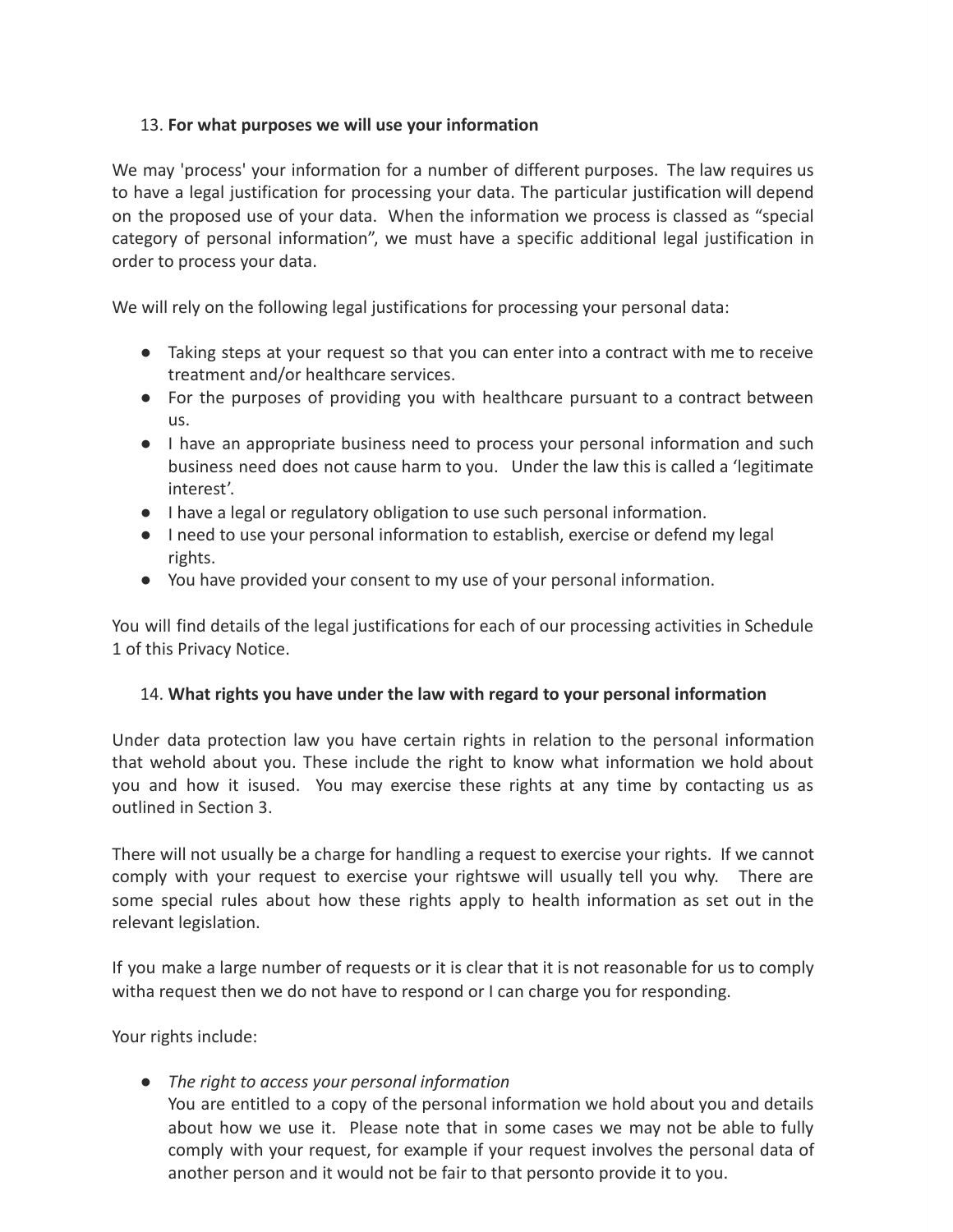### • *The right to restriction of processing*

In some circumstances, you can ask us to suspendthe use of your personal data. Sometimes we won't be able to comply with your request if it is necessary to keep your information in order to perform tasks which are in the public interest, including public health, or for the purposes of establishing, exercise or defending legal claims.

## • *The right to data portability*

You can ask us to transfer your personal information to you or to another individualor organisation. The iinformation must be transferred in an electronic format.

## • *The right to object to processing*

You can ask to us to stop processing your information where we are relying on legitimate interests as the legal ground for processing (when we refer to 'legitimate interests', this means that we have an appropriate business need to process your personal information and this business need does not cause harm to you).

#### • *The right not to be subject to automatic decisions*

You have a right to not be subject decisions that are made aboutyou by computer alone.We do not carry out any automated decision-making in relation to your treatment.

### • *The right to withdraw consent*

In some caseswe need your consent in order to use your personal information to comply with data protection legislation. Schedule 1 sets out instances where we will rely on your consent for the purpose of processing your personal information. You have the right to withdraw your consent at any time. Youcan do this by contacting usas outlined in Section Ä.

### **•** The right to complain to the Information Commissioner's Office

You can complain to the Information Commissioner's Office if you are unhappy with the waythat we have managed any of your rights above, or if you think we havenot complied with our legal obligations.More information can be found on the Information Commissioner's Office website:https://ico.org.uk/. Making a complaint will not affect any other legal rights or remedies that you have.

### 15. When this Privacy Notice will be updated

We may update this Privacy Notice from time to time to ensure that it remains accurate. If these changes result from any material difference to the manner in which I process your personal data then we will provide you with an updated copy of the Policy.This Privacy Notice was last updated on 25 May 2018.

### 16. How you may make a ccomplaint or enquiry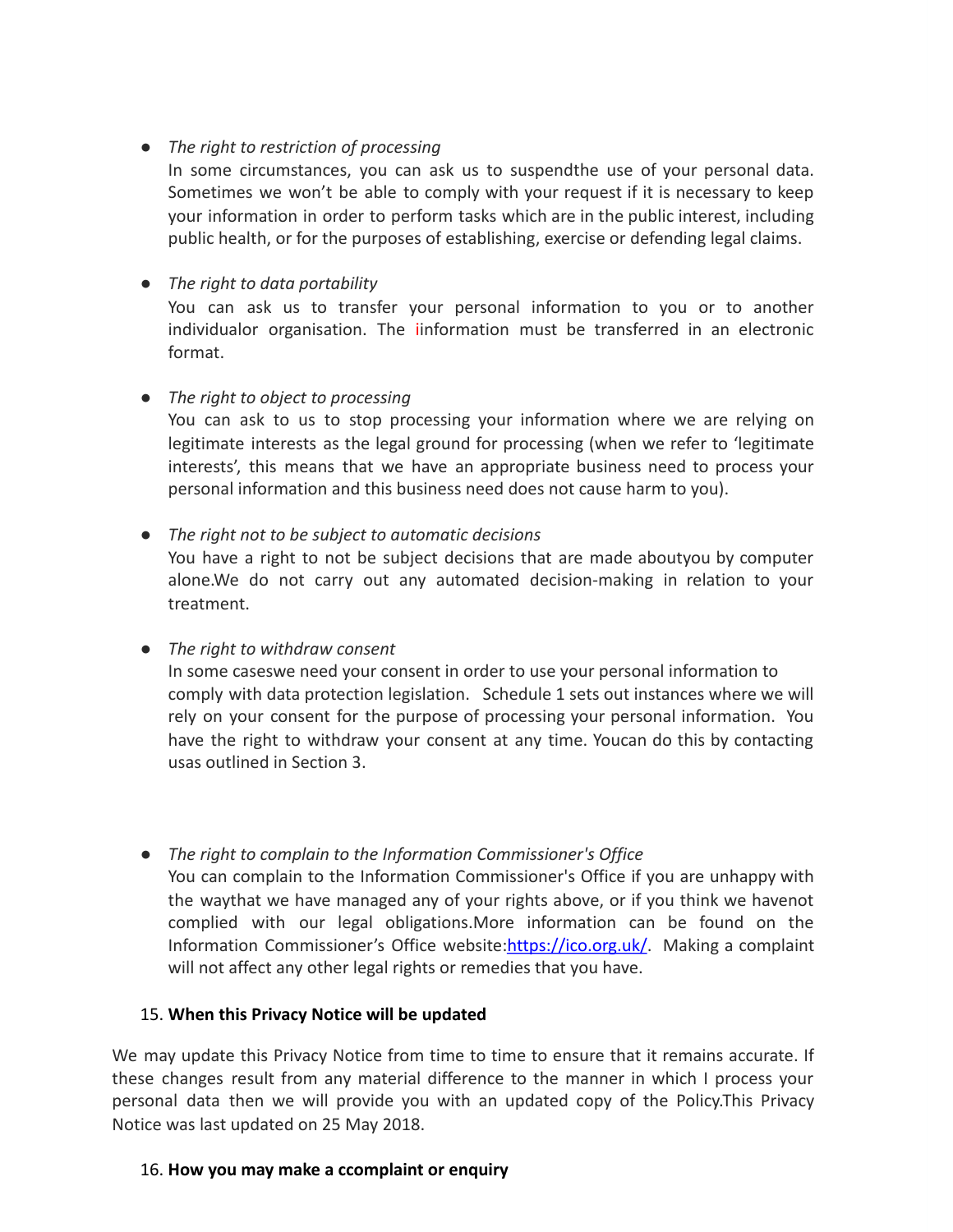We aim to meet the highest standards when collecting and using personal information. For this reason, we take any complaints we receive very seriously. We encourage you to bring concerns to our attention if you think that our collection or use of information is unfair, misleading or inappropriate. We would also welcome any suggestions for improving ourprocedures. You can contact us regarding any complaints or questions as outlined in Section 3.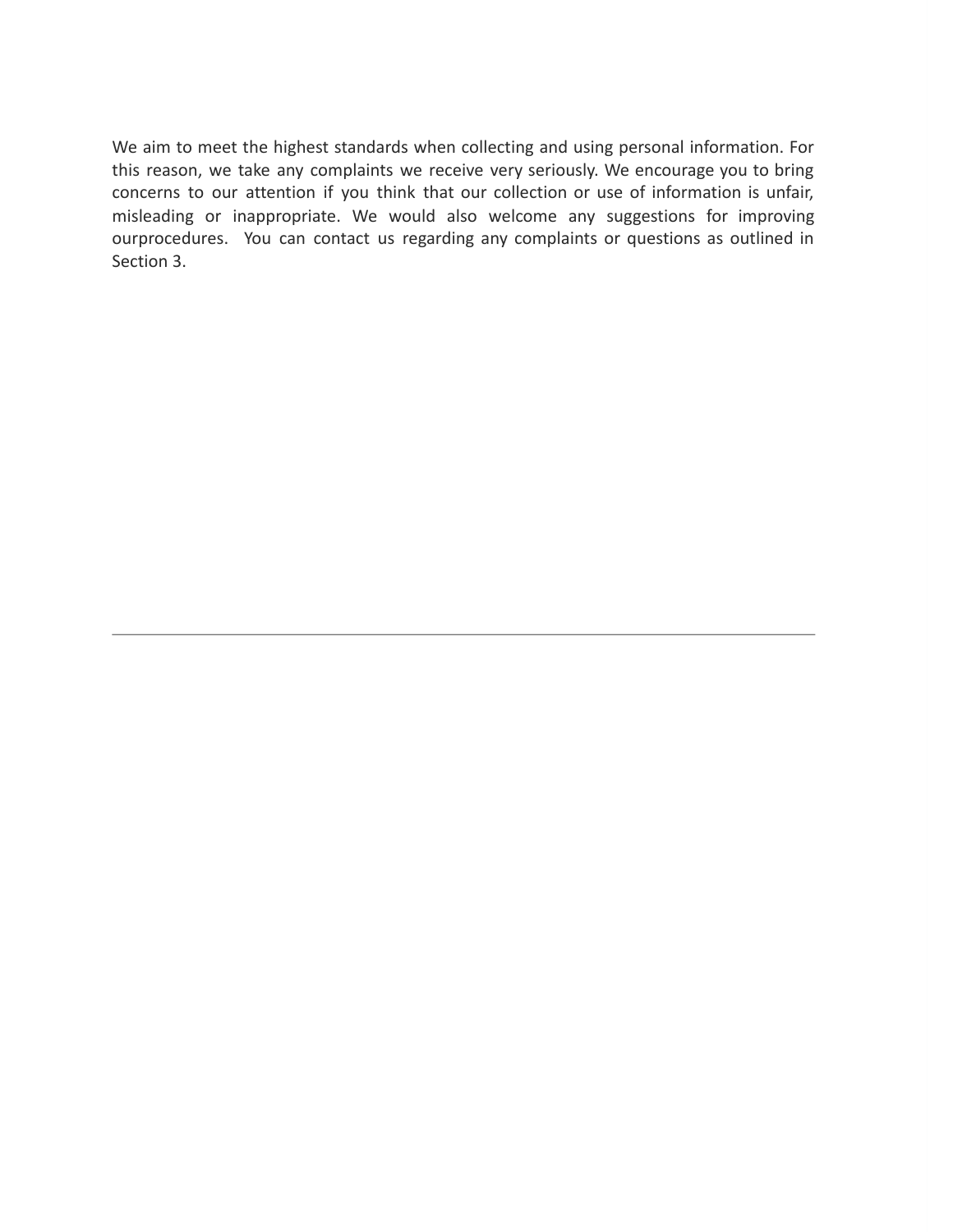| Regulations (GDPR).                                                                             | In the table below I have set out the individual purposes for which I will process your personal information and the legal justification for doing<br>so. In most instances, I am also required to identify an additional legal justification where I am processing special categories of personal<br>information (eg. medical information). Beside each legal justification, I have cited the relevant article of the EU General Data Protection | ABOUT THE INFORMATION I COLLECT AND HOLD                                                                                                                            |                                                                                                                                                        |
|-------------------------------------------------------------------------------------------------|---------------------------------------------------------------------------------------------------------------------------------------------------------------------------------------------------------------------------------------------------------------------------------------------------------------------------------------------------------------------------------------------------------------------------------------------------|---------------------------------------------------------------------------------------------------------------------------------------------------------------------|--------------------------------------------------------------------------------------------------------------------------------------------------------|
| Purpose for processing personal<br>information                                                  | Description                                                                                                                                                                                                                                                                                                                                                                                                                                       | Legal justification for processing<br>personal information                                                                                                          | Additional legal justification<br>categories of personal<br>for processing special<br>information                                                      |
| before they become my patients.<br>regulatory checks on individuals<br>To perform screening and | perform background checks in<br>eligible to become my patient.<br>order to ensure that you are                                                                                                                                                                                                                                                                                                                                                    | into a contract with me for the<br>To take steps prior to entering<br>provision of healthcare<br>services(Article 6(b)).                                            | reasons of substantial public<br>Processing is necessary for<br>interest( $Art 9(2)(g)$ ).                                                             |
| To provide you with healthcare<br>services.                                                     | your personal information in order<br>As a healthcare provider I need<br>service.<br>to deliver that                                                                                                                                                                                                                                                                                                                                              | To fulfil my contract with you for<br>the delivery of healthcare<br>services(Article 6(b)).                                                                         | where you are physically or<br>protect your vital interests<br>Processing is necessary to<br>legally incapable of giving<br>consent(Article 9 (2) (c). |
| To carry out local clinical audits.                                                             | I may process your personal data as<br>audits assess outcomes for patients<br>part of local clinical audits. These<br>patient care. This has an indirect<br>improvements I can make to<br>and are used to identify                                                                                                                                                                                                                                | cause harm to you (Article 6(f)).<br>'legitimate interest' to process<br>your personal information and<br>such business need does not<br>I have a business need, or | purposes in the public interest<br>Processing is necessary for<br>statistical and scientific<br>(Article 9 (2)                                         |

SCHEDULE 1

SCHEDULE 1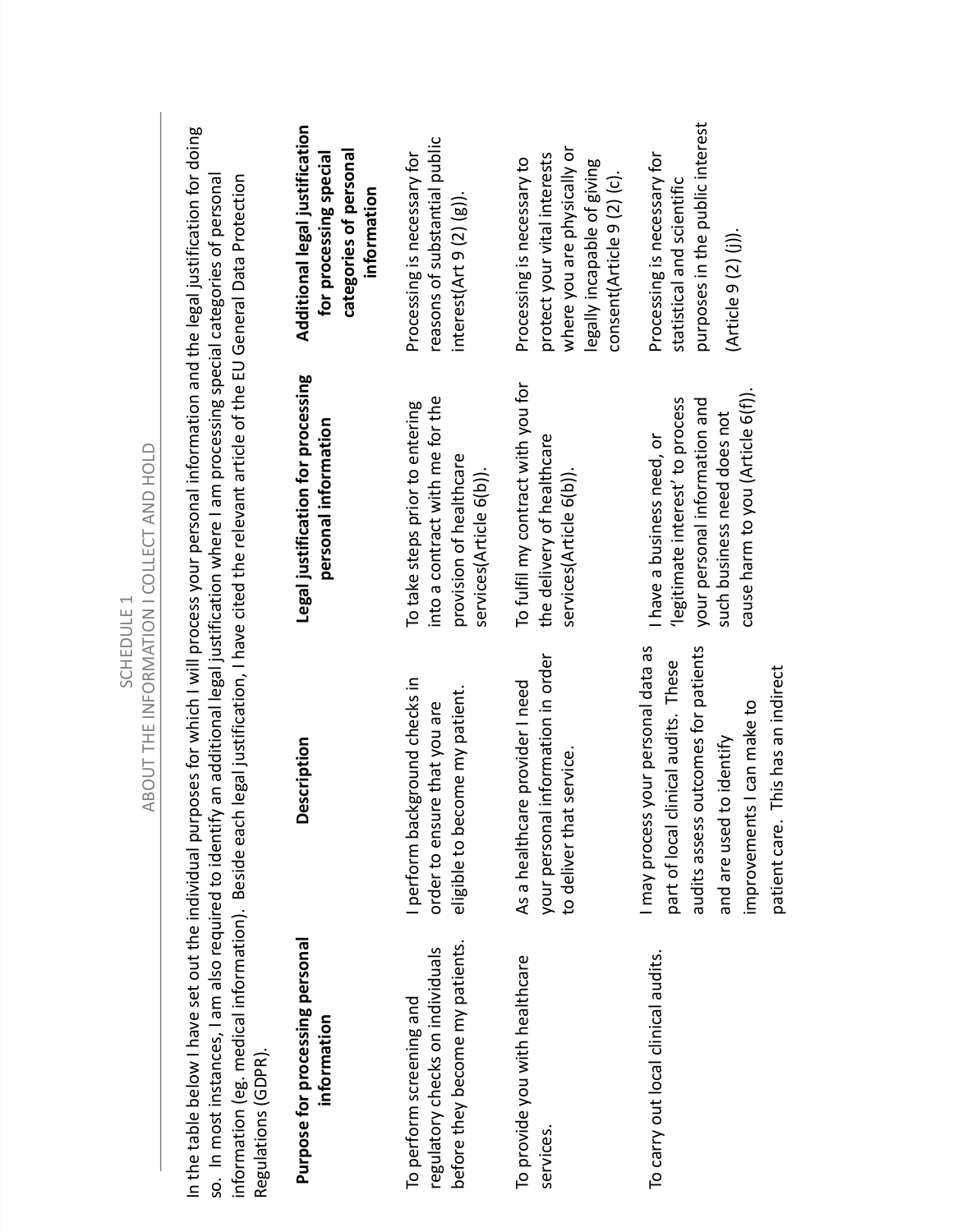benefit to the population as a benefit to the population as a whole.

 to raise an objection please contact me as an objection please contact me as personal data for this purpose at personal data for this purpose at You can object to me using your You can object to me using would lik eyou time. If قع abo an<br>an

For national clinical audits. I regularly shar For national clinical audits.

of these programmes can be found of these programmes can be found I regularly share information with information with A list programme and other quality programme and other quality vement programmes. the National Clinical Audit the National Clinical Audit impr o at http://w ≷l w.hqip.org.uk/a-z-of-nca/

your consent for inclusion. When a programme has received When a programme has received If a programme has not received If a programme has not received you will be your val, I will not information is processed. information is processed. بو asked to consent befor y appr o val, y appr o statutor statutor requir e

 to raise an objection please contact me as an objection please contact me as personal data for this purpose at personal data for this purpose at You can object to me using your You can object to me using would lik eyou time. If قع abo an y

cause harm to you (Article 6(f)). you (Article Ç(f)). legitimate interest' to process your personal information and 'legitimate interest' to process your personal information and such business need does not such business need does not a business need, or cause harm to I ha v e

y for statistical and scientific 9 (2)(j)). statistical and scientific purposes in the public purposes in the public Processing is necessar interest(Article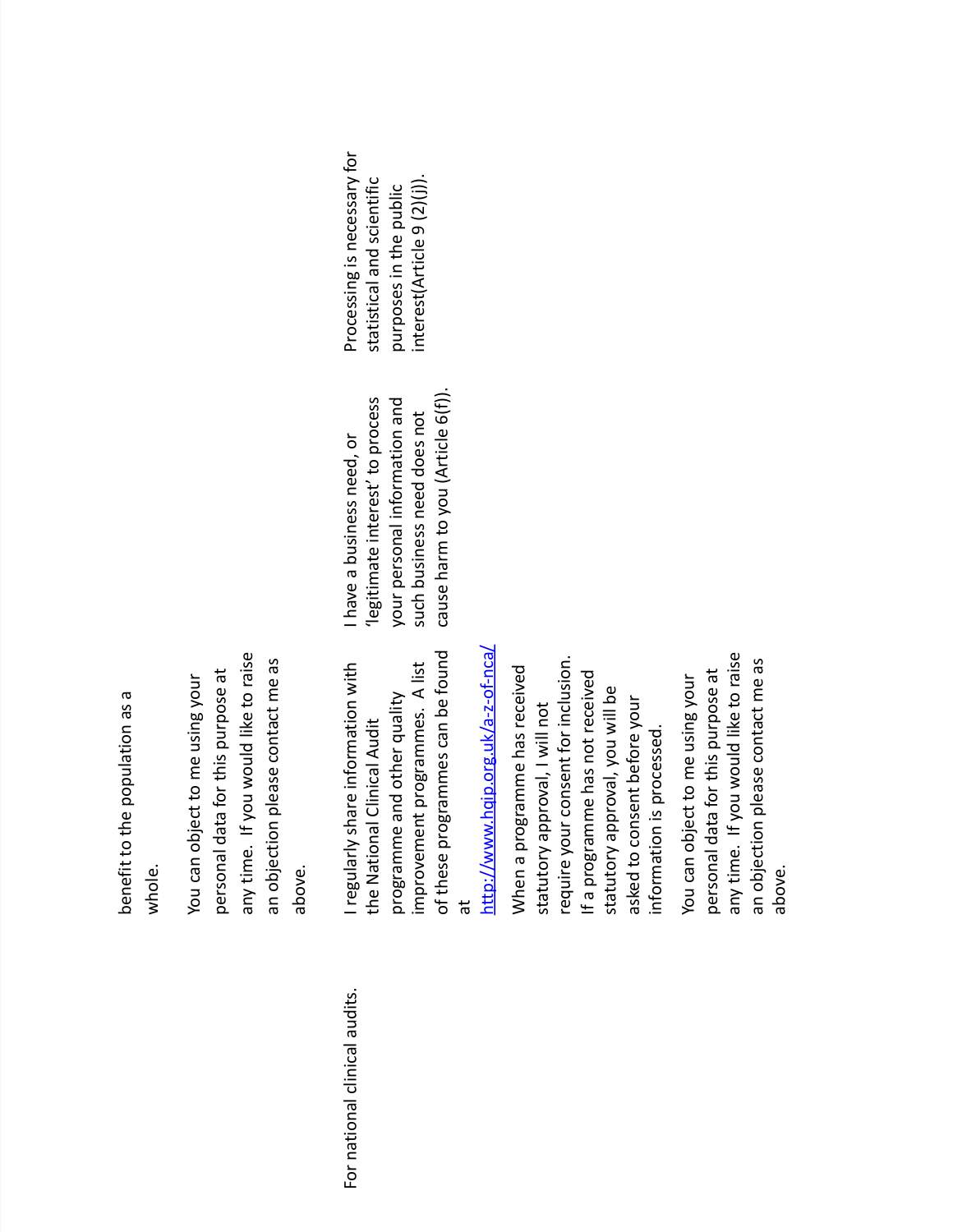| For medical research.                             | either the research organisation or<br>data with ethically approved third<br>received statutory approvals such<br>Some research programmes have<br>that consent may not be required<br>I participate in medical research<br>When consent is required, then<br>information is processed in this<br>programmes and share patient<br>to process patient information.<br>I will contact you before your<br>party organisations.<br>way.                                                                                                                                   | 'legitimate interest' to contribute<br>business need does not cause<br>to medical research and such<br>I have a business need, or<br>harm to you (Article 6(f)). | Processing is n<br>purposes in th<br>interest(Article<br>statistical and |
|---------------------------------------------------|-----------------------------------------------------------------------------------------------------------------------------------------------------------------------------------------------------------------------------------------------------------------------------------------------------------------------------------------------------------------------------------------------------------------------------------------------------------------------------------------------------------------------------------------------------------------------|------------------------------------------------------------------------------------------------------------------------------------------------------------------|--------------------------------------------------------------------------|
| The external monitoring of safety<br>and quality. | procedure, whether there were any<br>established the Private Healthcare<br>outcomes of patients who receive<br>Information Network ("PHIN"), as<br>complications such as infection or<br>facility and also the feedback you<br>an organisation who will monitor<br>private treatment. I am required<br>Market Investigation Order 2014<br>the need for admission to a NHS<br>treatment, including your NHS<br>The Competition and Markets<br>Authority Private Healthcare<br>by law to provide PHIN with<br>information related to your<br>number, the nature of your | I will only share this information<br>with PHIN if you have provided<br>your consent for me to do<br>so(Article 6(a)).                                           | I will only shar<br>have provided<br>information w<br>me to do so(A      |

Processing is necessar y for statistical and scientific purposes in the public interest(Article 9 (2)(j)). e this information with PHIN if n with PHIN if you ovided your consent for me to do so(Article 9 (2)(a)).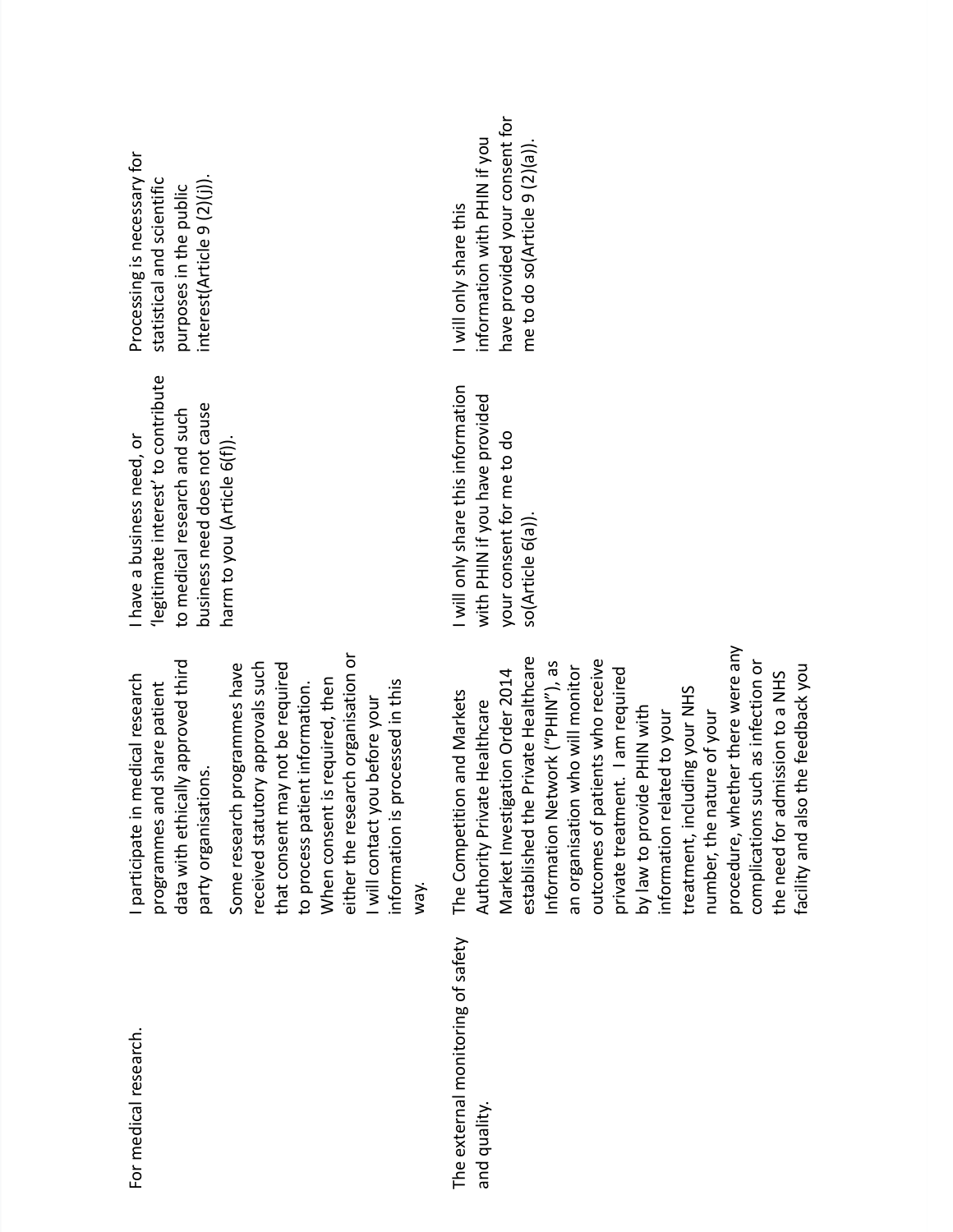legitimate interest' to process your personal information and 'legitimate interest' to process your personal information and a business need, or e will only shar cause harm to cause harm to your GP if your car eI ha v eI ha v eÇ(a)). \_  $\mathord{\geqslant}$ need to know about the treatment about the treatment your ovide your GP if enquiries or complaints about the professionals ma enquiries or complaints about the access your personal information. your personal information. these matters properly, I need to you consent to it on your patient your patient with the NHS, and track whether with the NHS, and track whether service or treatment offered. In these matters properly, I need to an-a e in the y mak e service or treatment offered. In م بين<br>ت vestigate and resolv y of provided as part of a national youin order to pr ovided as part of a national information in order to shar y follo a summar your Occasionally patients ma you with appropriate car and treatment with received an y. PHIN will use you consent to it on registration form. registration form. eOther healthcar e will only shar need to kno ha v e given treatment. treatment. order to in you ha v efuture. sur v e car e\_ healthcare professionals about professionals about Resolving patient queries or Resolving patient queries or Communicating with other Communicating with other your treatment. your treatment. complaints. complaints healthcar

you (Article Ç(f)). cause harm to you (Article 6(f)). such business need does not such business need does not

you (Article Ç(f)). cause harm to you (Article 6(f)) legitimate interest' to process your personal information and 'legitimate interest' to process your personal information and such business need does not such business need does not a business need, or

your consent for me to do so (Article consent for me to do so (Article y of and treatment with ovided a summar you ha v e pr

Examples of thir

need access to

can be found at Section 10.

can be found at Section 10.

ರ

parties who ma

your information

need access to your information

⋗

y in exercise or defend our legal xercise or defend our legal The processing is necessar order for us to establish, order for us to establish, rights(Article  $9(2)$  (f)). rights(Article 9(2) (f)) y for reasons of substantial public interest in the area of public reasons of substantial public interest in the area of public The processing is necessar health (Article9.2(i). health (Article9.2(i).

The use is necessar

The use is necessary in order

in order

xercise or defend our legal rights (Article defend our legal rights (Article a summar  $\mathbf \omega$ forme to establish, e $9(2)(f)$ ).

≻ your consent for me and treatment you ha v e to do so (Article  $9(2)(a)$ ). co do so (Article 9(2)(a)) will only shar your GP if your car eovided with కి لہ<br>آ  $\bf{\bar{p}}$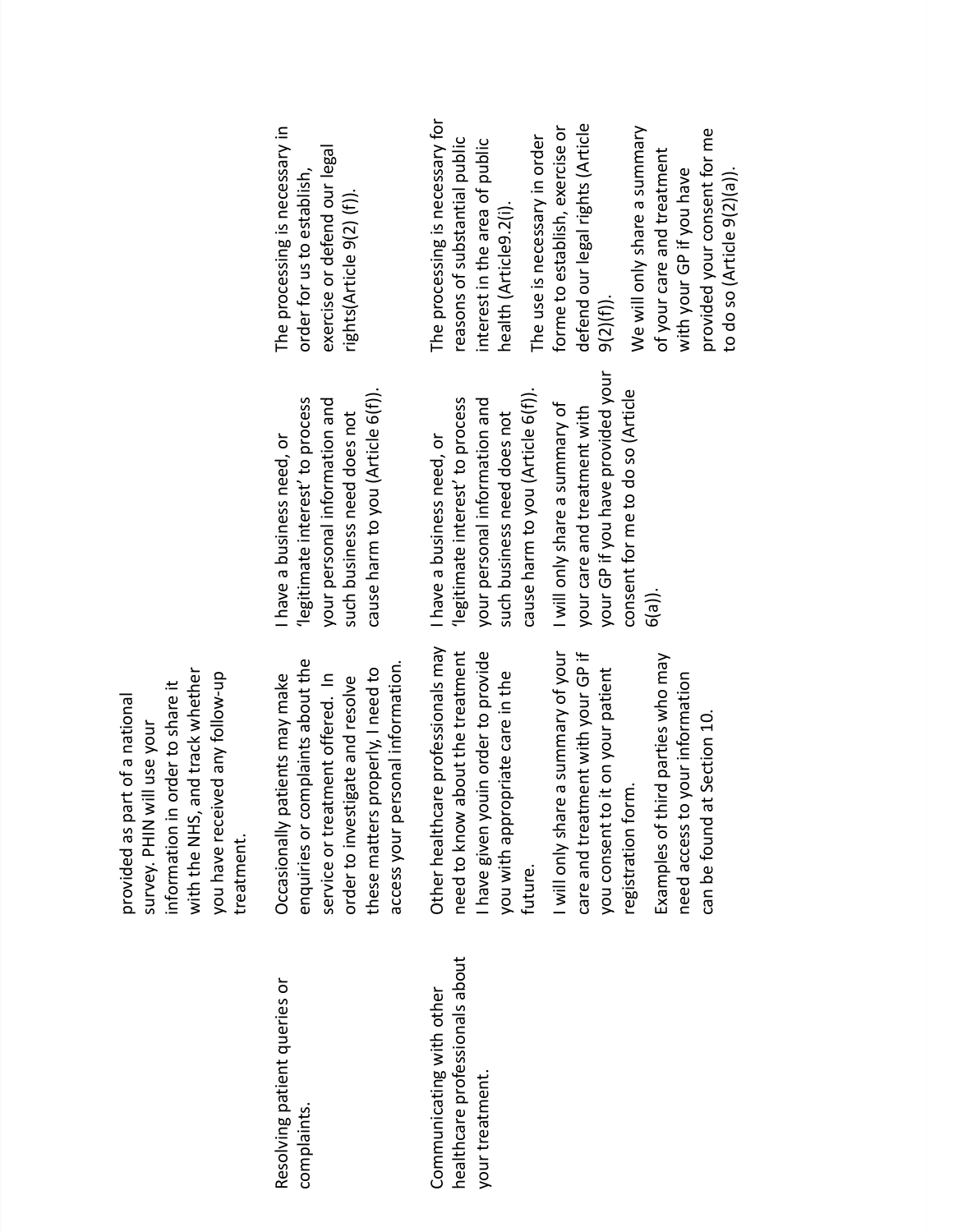| Sharing your personal          | To allow your insurer to cover the                                               | To fulfil my contract with you for | I will only share your medical  |
|--------------------------------|----------------------------------------------------------------------------------|------------------------------------|---------------------------------|
| information with your insurer. | cost of your healthcare, I need to                                               | the delivery of healthcare         | record with your insurer if you |
|                                | with them about the<br>communicate                                               | services(Article 6(b)).            | have provided your consent for  |
|                                | treatment you receive from me.                                                   | I will only share your medical     | us to do so (Article 9(2) (a)). |
|                                | our insurer may<br>Additionally, y                                               | record with your insurer if you    |                                 |
|                                | require access to your medical                                                   | have provided your consent for     |                                 |
|                                | records in order to validate and                                                 | me to do so(Article 6(a)).         |                                 |
|                                | treatment. Your<br>approve your                                                  |                                    |                                 |
|                                | insurer may also audit mefor the                                                 |                                    |                                 |
|                                | idating the accuracy<br>purpose of val                                           |                                    |                                 |
|                                | of my charges and assessing and                                                  |                                    |                                 |
|                                | assuring the quality of services<br>provided by me.                              |                                    |                                 |
|                                |                                                                                  |                                    |                                 |
|                                | information will only<br>this purpose if you<br>be shared for t<br>Your personal |                                    |                                 |
|                                | your consent on the<br>have provided                                             |                                    |                                 |
|                                | patient registration form.                                                       |                                    |                                 |
| Complying with legal or        | As an independent practitioner, I                                                | The processing is necessary in     | The processing is necessary for |
| regulatory obligations, and    | am subject to a wide range of legal                                              | order forme to comply with our     | establishing, exercising or     |
| defending or exercising legal  | and regulatory requirements.                                                     | legal obligations(Article 6(c)).   | defending legal claims (Article |
| rights.                        | may be required to provide                                                       |                                    | $9(2)$ (f)).                    |
|                                | personal information of patients                                                 |                                    |                                 |
|                                | under these requirements, in which                                               |                                    |                                 |
|                                | case I will have a legal                                                         |                                    |                                 |
|                                | to do so. From time<br>responsibility                                            |                                    |                                 |
|                                | also the subject of<br>to time, I may                                            |                                    |                                 |
|                                | legal actions or complaints. In                                                  |                                    |                                 |

order to fully in

vestigate and